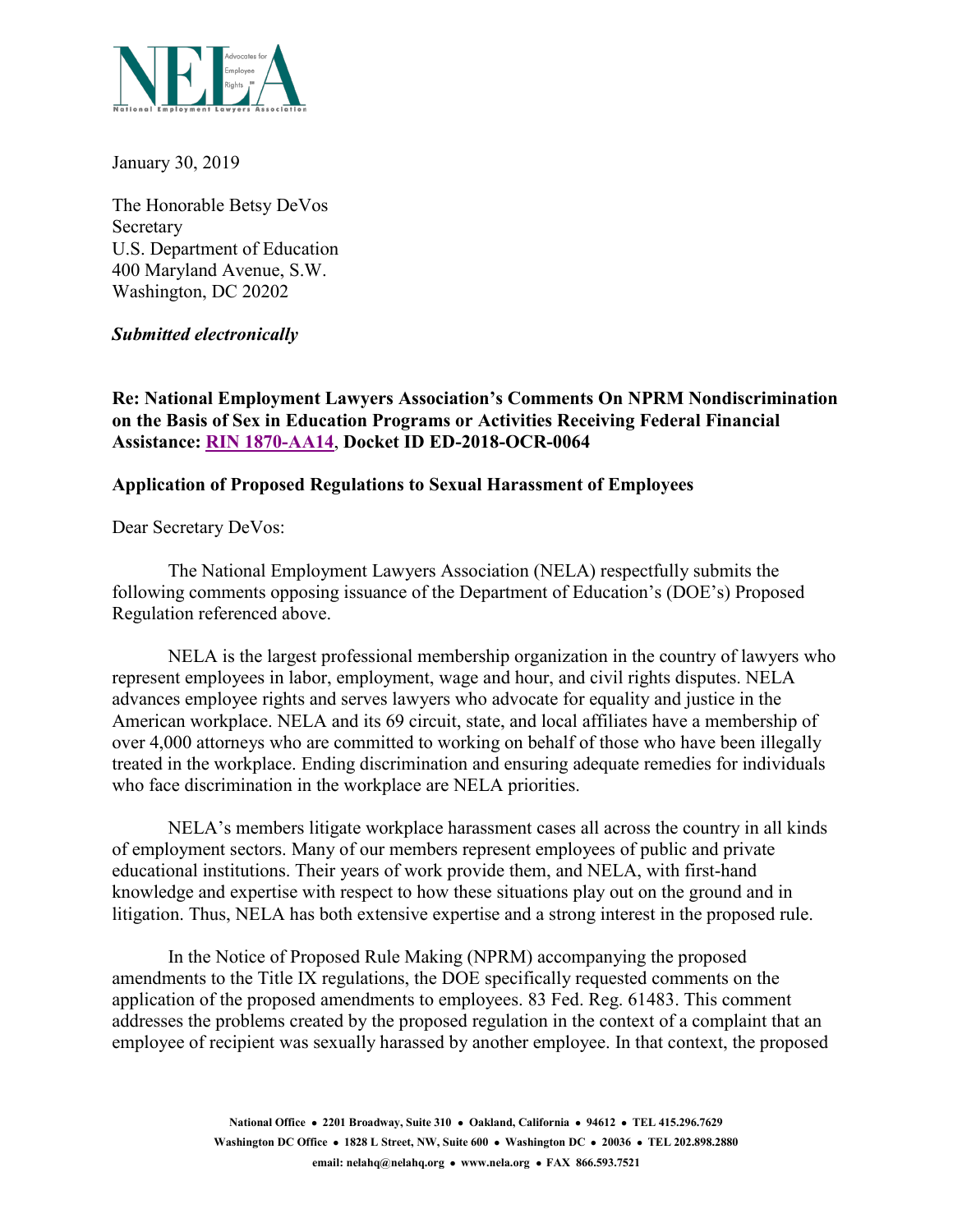regulation would be in various respects unworkable, inconsistent with other regulations, and/or unacceptably confusing to recipients, complainants and respondents alike.

Although the primary focus of the regulations, as articulated in the NPRM, is on harassment of students, particularly student-on-student harassment, the regulations would also apply to sexual harassment of employees, which, in almost all cases, involves situations of harassment of one employee by another employee. Title IX applies to employees of recipients as well as to students at those institutions. *Cannon v. University of Chicago,* 441 U.S. 677 (1979). There are more than eight million employees in primary and secondary schools, and more than four million employees at institutions of higher education. At some institutions of higher education, the number of employees is comparable to or greater than the number of students. Johns Hopkins University, for example, has more than 50,000 employees, but only about 20,000 students.

Some difficulties in applying the regulations to sexual harassment of employees would arise because the wording of a number of sections, written to address the problem of harassment of students, make little sense with regard to the problem of harassment of employees. Sexual harassment of employees is covered by Title VII as well as Title IX, and several key provisions of the proposed regulations are inconsistent with Title VII standards. When DOE receives a Title IX complaint regarding employment discrimination, it is obligated by the Department of Justice (DOJ) coordinating regulations to consider Title VII standards. Although the proposed regulations are largely framed to establish the manner in which DOE would respond to a sexual harassment complaint involving harassment of a student, if the sexual harassment victim is an employee, the primary administrative responsibility for investigating and evaluating the complaint lies with the EEOC, not DOE.

The existing regulations contain a provision<sup>[1](#page-1-0)</sup> addressing the relationship between the DOE regulations and Title VII. The proposed regulations would add a second such provision.<sup>[2](#page-1-1)</sup> As explained below, however, neither of these provisions solves the problems that would arise if the regulations were applied to sexual harassment of employees. At best these two provisions increase the uncertainty and confusion that would arise if the proposed regulations were applied to sexual harassment claims by employees.

<span id="page-1-1"></span> $2$  Proposed section 106.6(f) would provide:

<span id="page-1-0"></span><sup>&</sup>lt;sup>1</sup> Section 106.6(a) provides:

*Effect on other Federal provisions.* The obligations imposed by this part are independent of, and do not alter, obligations not to discriminate on the basis of sex imposed by . . . Title VII of the Civil Rights Act of 1964.

*Title VII of the Civil Rights Act of 1964.* Nothing in this part shall be read in derogation of an employee's rights under Title VII of the Civil Rights Act of 1964, 42 U.S.C. 2000e *et seq*. or any regulations promulgated thereunder.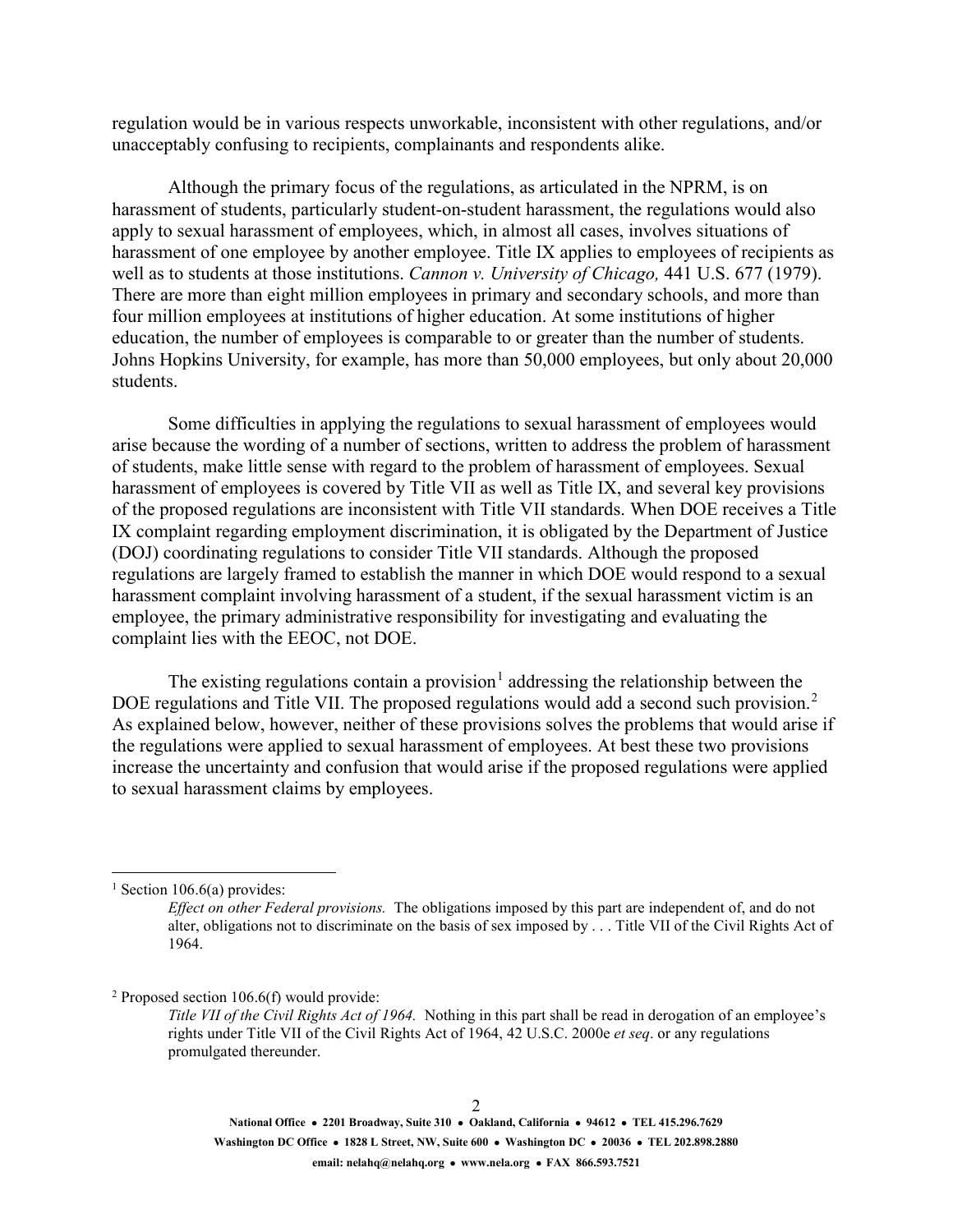#### (1) *The Coordinating Regulations*

Title IX provides in part that any regulation issued to effectuate Title IX must be approved by the President. The President has delegated that authority, at least in part, to the Attorney General of the United States, who has issued a number of regulations designed to coordinate enforcement by the various federal agencies of a number of overlapping antidiscrimination statutes. Those coordinating regulations address, inter alia, the handling of employment discrimination complaints under Title IX, Title VII, and other federal laws that prohibit discrimination by recipients of federal financial assistance. 28 C.F.R. §§ 42.601 *et seq.*

The coordinating regulations refer to a Title IX complaint that alleges employment discrimination as a "joint complaint," because employment discrimination would violate both Title IX (which would usually be enforced by the agency providing federal financial assistance) and Title VII (which is usually enforced by the EEOC).<sup>[3](#page-2-0)</sup> If the DOE receives a Title IX complaint that asserts *only* employment discrimination, it is required by the coordinating regulation to refer that complaint to the EEOC. "An agency shall refer to EEOC all joint complaints solely alleging employment discrimination against an individual." 28 C.F.R. § 42.605(e). Such referral constitutes "delegat[ion] to EEOC [of the agency's] investigatory authority . . . under Title IX." 28 C.F.R. § 42.605(h). The EEOC then treats the referred complaint as a Title VII charge.

A complaint of employment discrimination filed with an agency, which is . . . referred to EEOC under this regulation, shall be deemed a charge received by EEOC. For all purposes under Title VII . . ., the date such complaint was received by an agency shall be deemed the date it was received by EEOC. 28 C.F.R. § 42.606(a).

The EEOC investigates the complaint, applies Title VII legal standards, and then makes a determination as to whether "reasonable cause exists to believe that Title VII has been violated." 28 C.F.R. § 42.609(a). If the EEOC concludes that there is reasonable cause to believe that the sexual harassment violated Title VII, it attempts to resolve the violation through a settlement with the recipient. If the EEOC resolves the complaint through conciliation, that settlement is binding on the agency providing federal financial assistance. 28 C.F.R. § 42.611.

If the EEOC, following a determination of reasonable cause, is unable to conciliate the case, it takes two inter-related actions. First, the EEOC is required to send the complainant "a notice of right to sue under Title VII." 28 C.F.R.  $\S$  [4](#page-2-1)2.609(b)(3).<sup>4</sup> A complainant has 90 days from receipt of such a notice of right to sue within which to file a Title VII suit. Second, the EEOC must "[t]ransmit to the referring agency a copy of EEOC's investigative file, including its Letter of Determination and notice of failure of conciliation" 28 C.F.R. § 42.609(b)(2). The

<span id="page-2-0"></span><sup>&</sup>lt;sup>3</sup> In some circumstances enforcement of Title VII is the responsibility of the Department of Justice.

<span id="page-2-1"></span><sup>4</sup> Under some circumstances the right to sue notice would be send to the complainant by the Attorney General. 28 C.F.R. § 42.609(b)(4).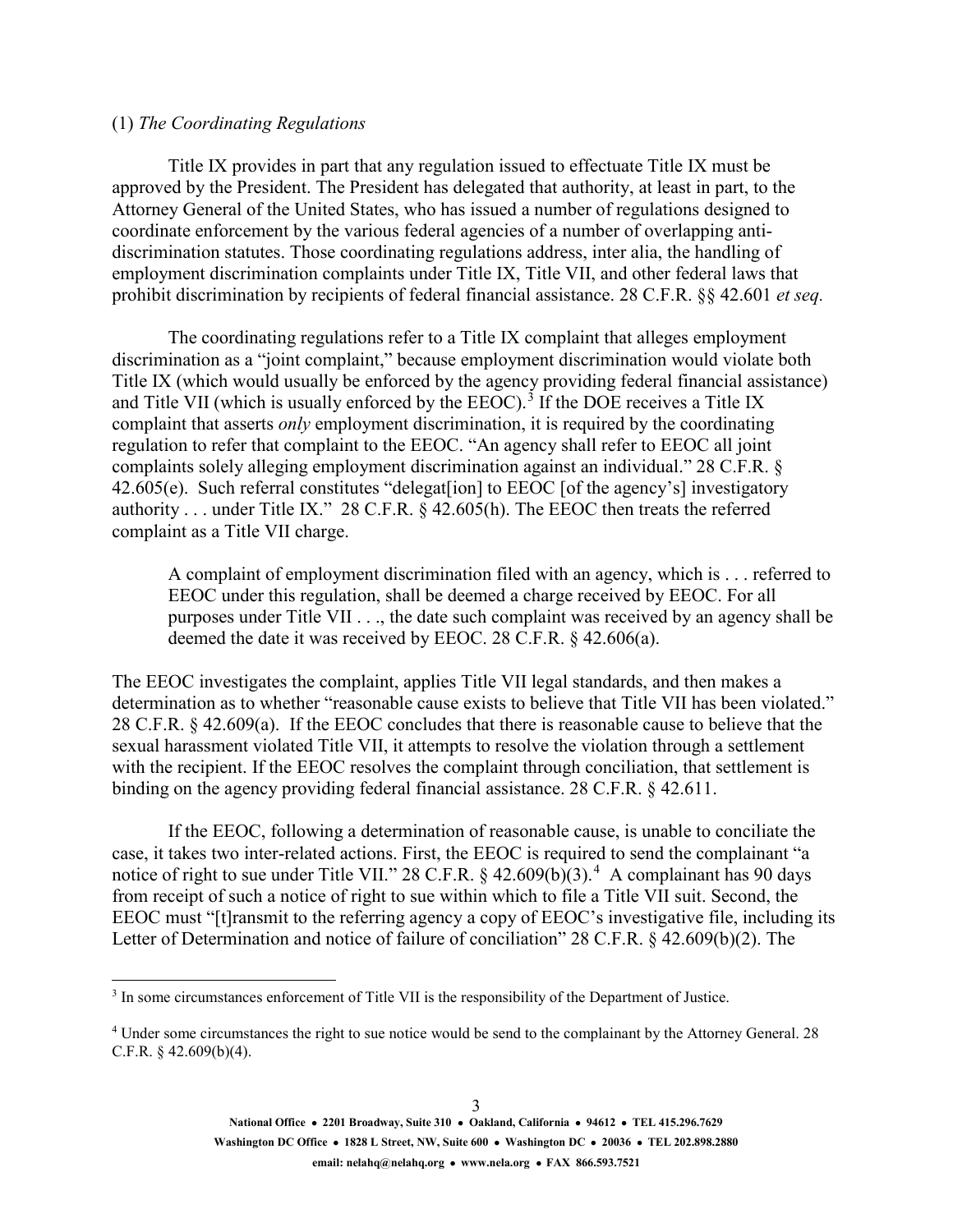referring agency in turn must, within thirty days, determine whether the recipient violated the civil rights provision which is has responsibility to enforce. 28 C.F.R. § 42.610(a). Thus, if the EEOC were to conclude that a complainant was the victim of sexual harassment in violation of Title VII, and following a failure of conciliation transmitted the file to DOE, the Department would have only thirty days to determine whether the harassment constituted a Title IX violation.

Under the coordinating regulations, DOE's resolution of a referred-back claim under Title IX would be shaped in two important ways by Title VII and by the EEOC's determination. First, "[i]n any investigation, compliance review, hearing or other proceeding, agencies *shall consider* Title VII case law. . ., unless inapplicable, in determining whether a recipient of Federal financial assistance has engaged in an unlawful employment practice." 28 C.F.R. § 42.604 (emphasis added). This "shall consider" clause constrains DOE's ability to establish legal standards that might be inconsistent with Title VII case law. If DOE were to issue a regulation that squarely conflicted with Title VII case law, the regulation would have the effect of precluding the Department from "consider[ing] Title VII case law" in subsequent investigations, compliance reviews, hearings and other proceedings to which the regulation applied, in clear violation of section 42.6054.

Second, under the coordinating regulations "[t]he referring agency shall give *due weight* to the EEOC's determination that reasonable cause exists to believe that Title VII has been violated." 28 C.F.R. § 42.610(a) (emphasis added). In making that reasonable cause determination, the EEOC would, of course, apply Title VII standards. The due-weight clause thus constrains the Department's assessment of the legal and the factual issues of a particular case. Because DOE would have to act within 30 days of receiving the EEOC file and reasonable cause determination, DOE, as a practical matter, could not conduct any significant investigation of its own, and would effectively be limited to reviewing the issues addressed by the EEOC cause determination on the record created by the Commission.

#### *(2) The Proposed Regulations Are Inconsistent With Title VII Standards*

Under the proposed regulations, with certain limited exceptions<sup>[5](#page-3-0)</sup>, sexual harassment is defined as and limited to "[u]nwelcome conduct on the basis of sex that is so severe, pervasive, and objectively offensive that it effectively denies a person equal access to the recipient's education program or activity." Section 106.30. That is fundamentally different from and decidedly narrower than the definition of unlawful sexual harassment under Title VII case law.

The touchstone of illegality under Title VII is not whether the harassment limits "access" to anything, but whether the harassment creates a hostile work environment. *Meritor Savings Bank, FSB v. Vinson*, 477 U.S. 57, 67 (1986) ("sufficiently severe or pervasive to alter the conditions of the victim's employment and create an abusive working environment"); *Harris v. Forklift Systems, Inc*., 510 U.S. 17, 22 (1993) ("so severe or pervasive that it created a work environment abusive to employees because of their …gender…"; "so long as the environment would reasonably be perceived, and is perceived, as hostile or abusive."). The EEOC regulations,

<span id="page-3-0"></span> $5$  The exceptions are quid pro quo demands and sexual assaults as defined in 34 C.F.R. 668.46(a). Section 106.30.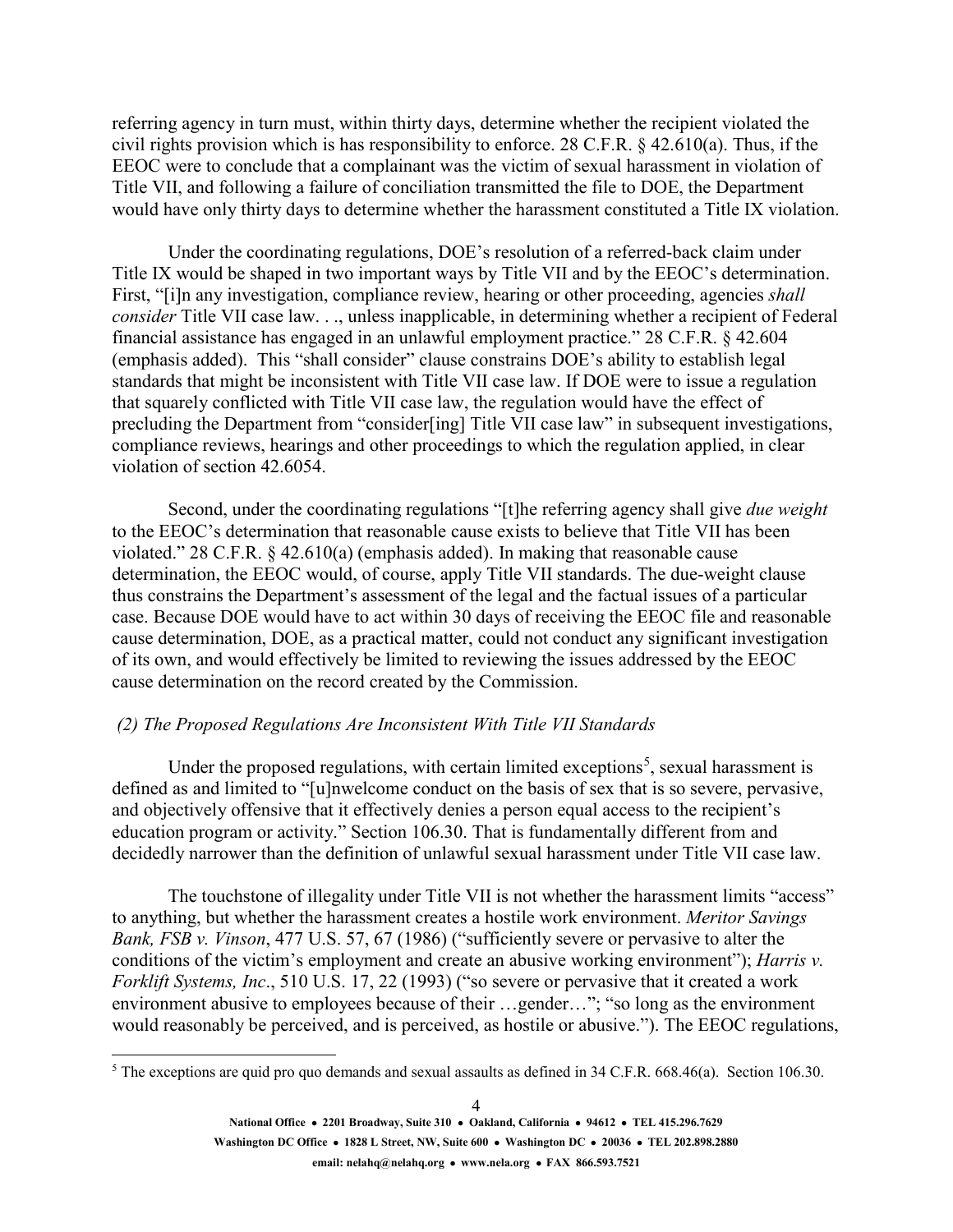in relevant part, correctly summarize Title VII case law as turning on whether the harassment "has the purpose or effect or unreasonably interfering with an individual's work performance or creating an intimidating, hostile or offensive working environment." 28 C.F.R. § 1[6](#page-4-0)04.11(a).<sup>6</sup> Although the proposed regulation requires that the harassment be severe "and" pervasive, the Title VII standard requires only that the harassment be sufficiently severe "or" pervasive to create a hostile work environment.

The definition of sexual harassment in the proposed regulation makes little sense in the context of sexual harassment of employees. The reference to harassment that "denies a person equal access to the recipient's education program or activity" is from the discussion of studenton-student harassment in *Davis v. Monroe County Bd. of Educ.,* 526 U.S. 629 (1999). In that decision, denial of access referred to the fact that the harassment was alleged to have had a "negative effect on [the victim's] ability to receive an education." 526 U.S. at 654. But in a case of sexual harassment of an employee, ability to receive an education is irrelevant, and access to the workplace is rarely an issue. The victim is usually able to come to work and to do his or her job; the injury at issue is not unequal access to the workplace but the emotional harm caused by the harassment that occurs when the plaintiff is there. Although evidence that sexual harassment affected a victim's job performance might lend support to a Title VII sexual harassment claim, it clearly is not required.<sup>[7](#page-4-1)</sup> Even impaired job performance would not involve a lesser "access" to the recipient's program or activity, except in the highly unusual case in which the victim's performance declined so greatly that the worker was demoted or fired. The NPRM itself explains that the regulation permits putting a respondent employee on administrative leave, so long as the respondent is not also an employee, precisely because being on administrative leave would not affect the non-student employee's access to the recipient's education program or activity. $8 \text{ In }$  $8 \text{ In }$ DOE's account, "access" refers to a complainant's access to an education, an interpretation which would render the equal access clause (and that aspect of the definition of the section 106.30 sexual harassment) virtually inapplicable to a non-student employee.

Sexual harassment is expressly outside the scope and protection of the proposed regulations if the harassment did not occur "in [the recipient's] education program or activity." Section 106.44(a) and 106.44(b)(4). Although the meaning of this proposed limitation is unclear, the apparent intent of DOE is to do away with the standard established by OCR policy guidances

<span id="page-4-1"></span><sup>7</sup> *Faragher v. City of Boca Raton,* 524 U.S. 775, 787 (1998).

<span id="page-4-0"></span> $6$  Section 1604.11(a) provides:

Harassment on the basis of sex is a violation of section 703 of Title VII. Unwelcome sexual advances, requests for sexual favors, and other verbal or physical conduct of a sexual nature constitute sexual harassment when (1) submission to such conduct is made either explicitly or implicitly a term or condition of an individual's employment, (2) submission to or rejection f such conduct by an individual is sued as the basis for employment decisions affecting such individual, or (3) such conduct has the purpose or effect or unreasonably interfering with an individual's work performance or creating an intimidating, hostile or offensive working environment.

<span id="page-4-2"></span><sup>8</sup> 83 Fed. Reg. 61471 ("placing a non-student respondent on administrative leave does not implicate access to the recipient's education programs and activities in the same way that other respondent-focused measures might").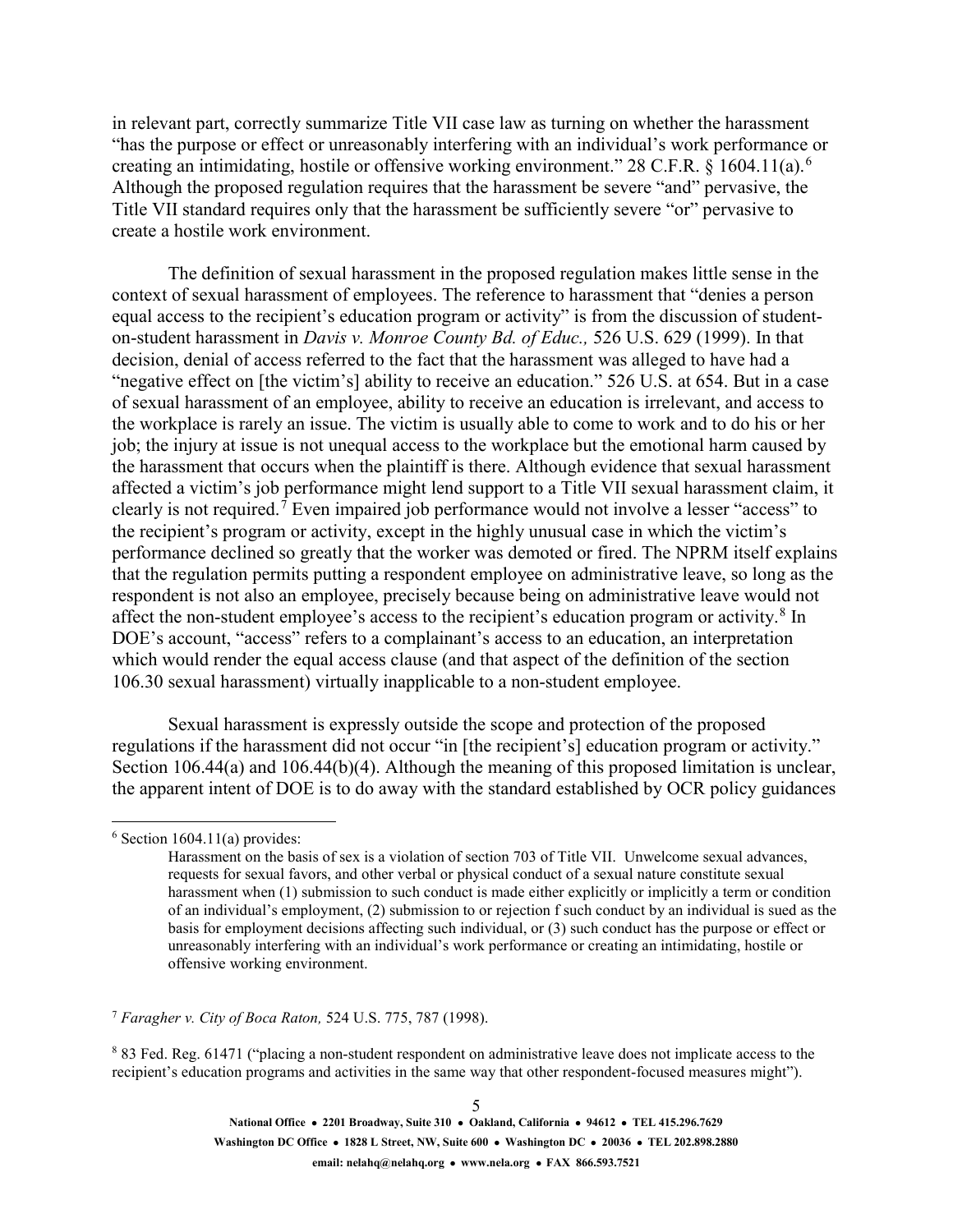dating back to 1997, under which sexual harassment off campus (and otherwise outside the education program or activity) would give rise to a Title IX violation if it led to a hostile environment in the program itself. But under Title VII, the existence or lack thereof of a hostile environment remains the standard of illegality.

Under the proposed regulations, a recipient would have no responsibility for sexual harassment unless the recipient responded to allegations of such harassment in a manner that was "clearly unreasonable." Section 106.44(a) and 106.44(b)(4). Under Title VII, the standard of employer responsibility is completely different. If an employee is sexually harassed by his or her supervisor, the employer is ordinarily strictly liable.<sup>[9](#page-5-0)</sup> The employer may be able to establish an affirmative defense if it can show that it took reasonable care to prevent sexual harassment and reasonable care to correct sexual harassment. *Faragher v. City of Boca Raton,* 524 U.S. 775, 807 (1998); *Burlington Industries, Inc .v. Ellerth,* 524 U.S. 742, 765 (1998). Under these Supreme Court decisions, the employer's responses must be reasonable; an employer would be liable under Title VII if its actions were unreasonable, even if those actions were not (as under the proposed regulation) *clearly* unreasonable. Moreover, once a harassment victim herself or himself complains, an employer is strictly liable under Title VII for any subsequent harassment, no matter how reasonable the employer's response to that complaint. The affirmative defense requires proof that the victim unreasonably failed to complain, so an actual complaint bars that defense as to any subsequent harassment. *Faragher*, 524 U.S. at 807; *Ellerth*, 524 U.S. at 765.

The proposed regulation creates several "safe harbors," which preclude even an inquiry as to whether the recipient was clearly unreasonable. Sections 106.44(b)(2) and 106.44(b)(3). An employer whose actions falls within those provisions is guaranteed immunity from responsibility if a complaint is filed with DOE. But if a sexual harassment complaint were filed by an employee, the EEOC, applying Title VII standards, would not recognize any such safe harbors, and the Department could not do so without violating the requirements of the coordinating regulations.

Under the proposed regulations, if a recipient concludes that a complainant has been the victim of sexual harassment, the only required remedy it is "to restore or preserve access to the recipient's education program or activity." Section 106.45(b)(1)(i). But if the complainant were a sexually harassed employee, an employer under that regulation would usually not have to take any remedial steps at all, because harassment of an employee rarely has any impact on access to the job. Title VII, however, requires that an employer take steps to end the harassment that created a hostile work environment, and to eliminate that unlawful environment.

Section 106.30 defines a "formal complaint" as "a document signed by a complainant . . . alleging sexual harassment against a respondent about conduct within its education program or activity and requesting initiation of the recipient's grievance procedures . . ." In the absence of such a signed document, none of the procedures in section 106.45 would be required. The NPRM

<span id="page-5-0"></span><sup>&</sup>lt;sup>9</sup> Liability under Title VII for harassment by co-workers and certain supervisors is governed by a negligence standard. *Faragher,* 524 U.S. at 799. Negligence can be established by a showing of a lack of reasonable care, and does not require proof (as does the proposed regulation) of *clearly* unreasonable conduct.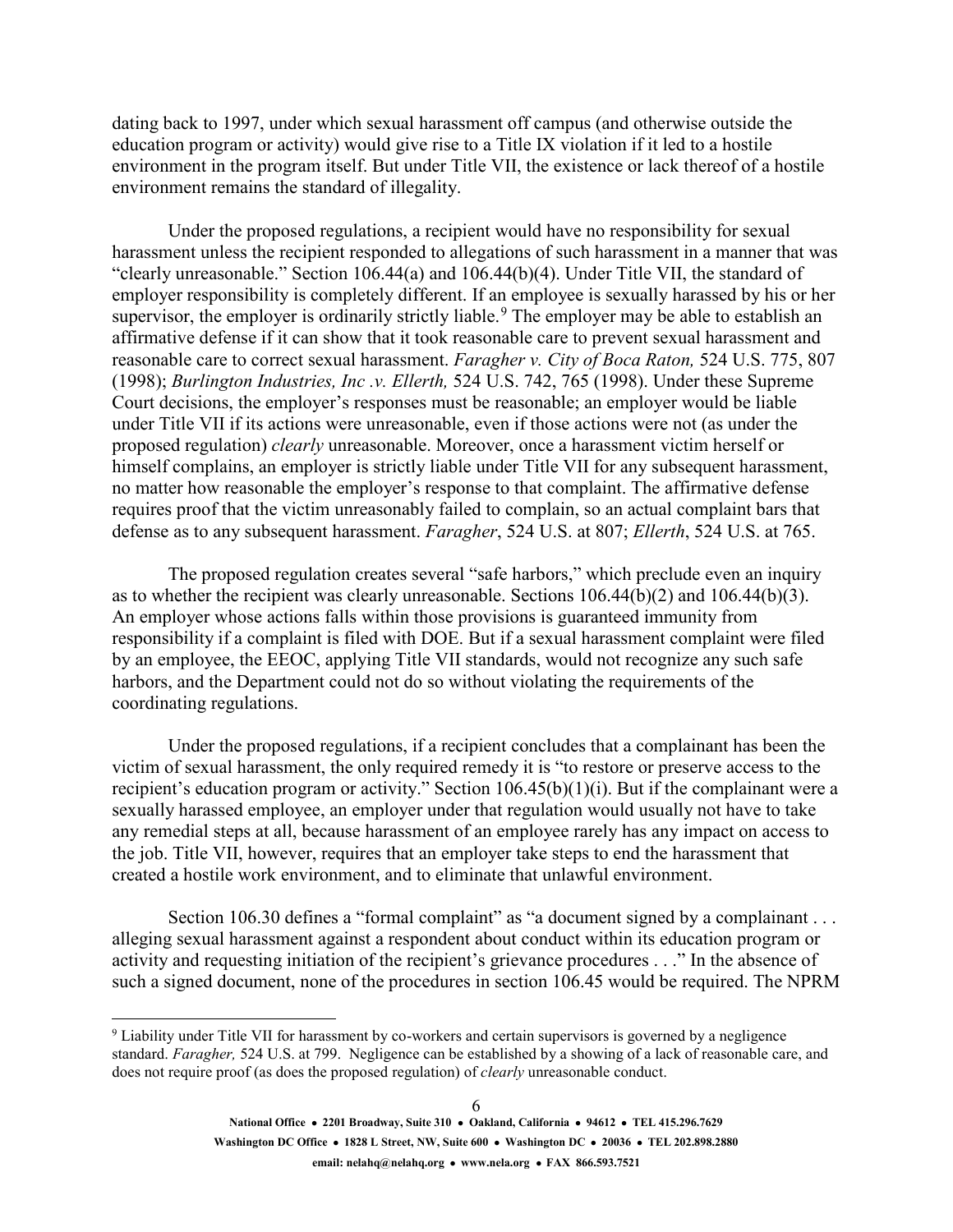advises recipients that they are only required to investigate a report of sexual harassment if there is such a formal complaint.<sup>[10](#page-6-0)</sup> In Title VII cases, on the other hand, the courts have repeatedly held that an employer acts unreasonably, and is strictly liable for sexual harassment, if it fails to investigate or correct sexual harassment on the ground that the plaintiff (or an earlier victim), who in fact complained to the employer, had failed to do so in a sufficiently formal manner. *Agusty-Reyes v. Dep't of Educ. of Puerto Rico,* 601 F.3d 45, 56 (1st Cir. 2010); *Freytes-Torres v. City of Sanford, 270 Fed. Appx. 885, 8992 ([11](#page-6-1)th Cir. 2008).*<sup>11</sup>

Although the regulations include two provisions (one existing, one proposed) regarding Title VII, it is not clear whether either would override the specific terms of the regulations to the extent that they differ from Title VII standards. But even if those provisions did so, that would not solve the problem created by the proposed regulations, because it would be unclear to recipients which regulations were and were not applicable to an employee's claim of sexual harassment. The express purpose of the proposed regulations is to provide recipients with reasonably specific guidance as to the manner in which DOE will handle a sexual harassment complaint. That purpose would be completely frustrated if one or both of the disclaimers, to assure compliance with the coordinating regulations, were construed to mean "With regard to sexual harassment of an employee, the Secretary will not enforce any provision of this part that is different than the requirements of Title VII, but will instead apply Title VII standards." That would force recipients to guess which of the proposed regulations would and would not be applied to an employee's complaint of sexual harassment. To resolve this, DOE should either spell out which provisions of the proposed regulations it will and will not apply to sexual harassment claims by employees, or exclude employee claims entirely from the scope of the regulations.

## *(3) The Proposed Regulations Require Recipients to Act in a Manner That Would Vitiate An Affirmative Defense Under Faragher and Ellerth*

Under *Faragher* and *Ellerth*, an employer is strictly liable if an employee is sexually harassed by his or her supervisor, unless (in addition to several other requirements) the employer can establish an affirmative defense by showing that it took reasonable care to prevent sexual harassment and reasonable care to correct sexual harassment. The proposed regulations require employers, as a condition of receiving federal funds, to take a number of steps which a trier of fact could conclude demonstrated a lack of such reasonable care.

<span id="page-6-0"></span><sup>&</sup>lt;sup>10</sup> 83 Fed. Reg. 61487 ("The proposed regulations require recipients to conduct an investigation only in the event of a formal complaint of sexual harassment. . . . [W]e estimate that the requirement to investigate only in the event of formal complaints would result in a reduction in the average number of investigations . . ..").

<span id="page-6-1"></span><sup>&</sup>lt;sup>11</sup> See EEOC, Enforcement Guidance on Vicarious Employer Liability for Unlawful Harassment by Supervisors, part V-C-1 ("When an employee complaints to management about alleged harassment, the employer is obligated to investigate the allegation regardless of whether it conforms to a particular format or is made in writing."), available a[t https://www.eeoc.gov/policy/docs/harassmnet.html](https://www.eeoc.gov/policy/docs/harassmnet.html)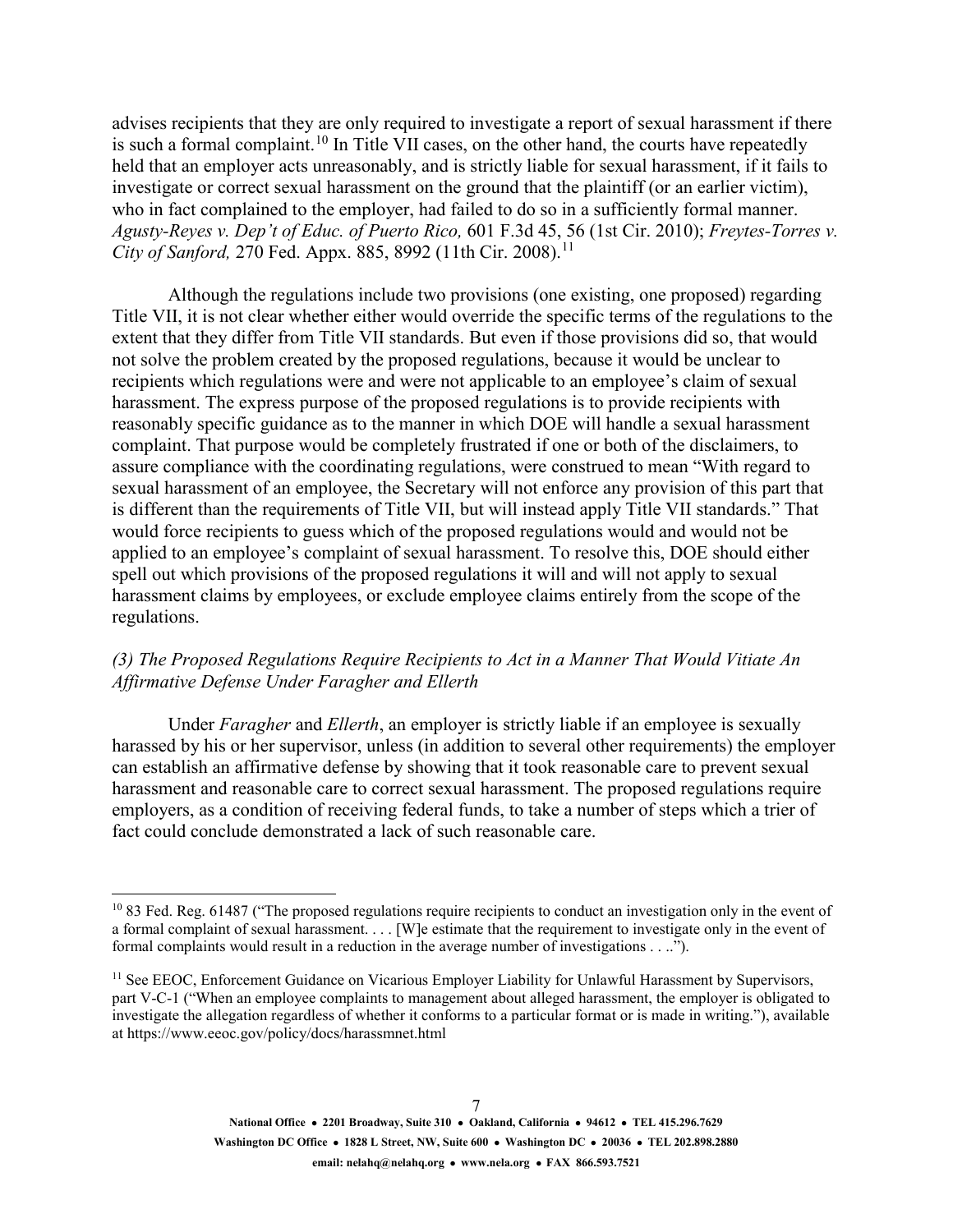Section  $106.45(b)(4)(1)$  requires a recipient, in certain circumstances, to apply a heightened clear and convincing evidence standard. In such a situation, even though the recipient believed that a preponderance of the evidence showed that sexual harassment had occurred, the recipient would have to exonerate the respondent and would be barred from taking any disciplinary action. A trier of fact could conclude that an employer that chose to use such a heighted standard was not exercising reasonable care to correct harassment. Employers virtually never utilize that standard to resolve allegations of abusive treatment of employees, and such a heightened standard in sexual harassment cases would significantly increase the risk of a mistaken conclusion that the harassment alleged did not occur. Sexual harassment complaints usually require an employer to resolve conflicting first-hand accounts of what occurred. A clear and convincing standard tilts the scale in favor of disbelieving the complainant. A trier of fact could fairly conclude that doing so was inconsistent with reasonable care to accurately determine whether the complainant had been sexually harassed and reasonable care to correct any such harassment.

Under section 106.45(b)(3), if an employee alleged harassment that met the Title VII sexual harassment standard, but did not meet the section 106.30 definition of sexual harassment, a recipient would have to dismiss that employee's formal complaint. Many, if not most employee complaints would not involve a denial of equal access. If the employer was nonetheless willing to assess the employee's allegation using the Title VII standard, it would have to restart the grievance process, but now advising the complainant *not* to submit a signed complaint, because doing so would constitute a formal complaint subject to again being dismissed under section 106.45(b)(3). A trier of fact could easily conclude that an employer which chose to use such a pointlessly burdensome and time-consuming process was not exercising reasonable care.

Section 106.45 imposes on recipients a detailed grievance process which would normally take several months to complete. The NPRM objects to a previous guidelines suggesting that the resolution of a sexual harassment complaint should be completed within 60 days.<sup>[12](#page-7-0)</sup> Employers usually resolve a sexual harassment complaint in far shorter period of time. That delay might not itself be fatal to the affirmative defense under *Faragher* and *Ellerth* if, during the weeks or months the grievance was pending, the employer were to take prompt and effective action to protect the complainant from further harassment and to end the hostile environment. The explanation in the NPRM of several provisions, however, suggests that DOE intends to construe the regulations to bar most interim protective measures. Under section 106.44(c) an employer could exclude a respondent from the workplace if there were an immediate threat to health or safety, but it is unclear whether that would apply to most sexual harassers. Under section 106.44(d) a school could put a non-student employee on administrative leave. That may preclude a school from putting on leave a graduate teaching assistant or research assistant who is sexually harassing other employees. It would not be practicable to put a faculty member on leave in the middle of a semester-long or year-long course, or while he or she was the principal investigator on a large multi-year grant. Sections 106.44(c) and 106.44(d) do not approve the other types of interim measures that would at times be the only practicable protective steps a school could take during the pendency of a grievance process.

**National Office 2201 Broadway, Suite 310 Oakland, California 94612 TEL 415.296.7629 Washington DC Office 1828 L Street, NW, Suite 600 Washington DC 20036 TEL 202.898.2880 email: nelahq@nelahq.org www.nela.org FAX 866.593.7521**

<span id="page-7-0"></span> <sup>12</sup> 83 Fed. Reg. 61473.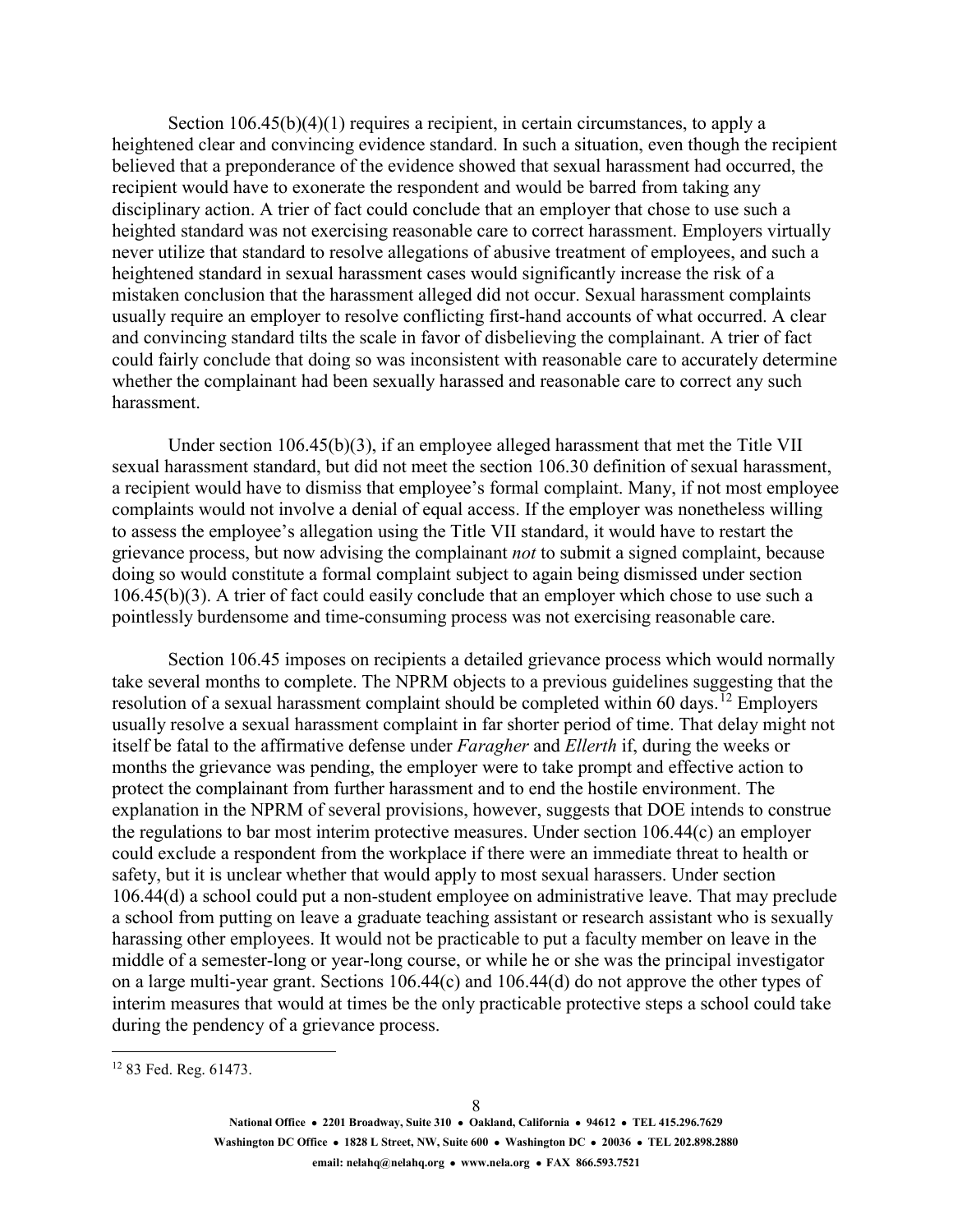Section 106.45(b)(3)(vii) requires, in the case of institutions of higher education, that the grievance procedure must provide for a live hearing, and must permit the advisor of the respondent to cross-examine the complainant. That section appears to force the recipient to permit the advisor to ask any question that is relevant and outside the rape-shield provision in the regulation, thus allowing a wide range of cross-examination questions that would not be permitted at a civil trial. A substantial body of practical experience strongly indicates that this sort of cross-examination carries such a considerable risk of abuse, and would thus deter victims of sexual harassment from filing or pursuing a complaint. The risk is particularly great when the harassment involves rape or other serious physical abuse. In the past, the vast majority of schools and virtually all other employers have avoided this practice, often because of the danger that fear of abusive cross-examination would deter legitimate complaints and thus fatally undermine their effort to detect and correct sexual harassment. Under *Faragher* and *Ellerth*, an employer must as part of its affirmative defense demonstrate that the complainant unreasonably failed to utilize the employer's internal corrective mechanism. *Faragher*, 524 U.S. at 807; *Ellerth*, 524 U.S. at 765. If a recipient were to implement the procedure set out in section 106.45(b)(3)(vii), a Title VII plaintiff could credibly urge that it was reasonable to refuse to be subjected to that procedure<sup>[13](#page-8-0)</sup>, and could seek to make a factual showing that the procedure was indeed deterring sexual harassment complaints, or had in fact resulted in abusive treatment of complainants.

If restrictions of this sort on a school's response to sexual harassment allegations were mandated by Congress, compliance with such a statute might justify actions that were otherwise inconsistent with reasonable care under *Faragher* and *Ellerth*. But the regulations do not and could not *require* schools to engage in any practices. Rather, the regulation, like Title IX itself, only delineates the contractual obligations which a recipient would voluntarily assume in return for federal funding. Federal law does not require any institution to take the money and thus assume the attendant conditions. Voluntarily agreeing to the conditions the come with a federal grant is no different than agreeing to the conditions that might be attached to a grant from a private foundation or an individual donor. If accepting federal funds and complying with the appurtenant conditions might expose a school to liability under other laws, that is a risk a school must consider in determining whether to take the money. To the extent that the regulations impose funding conditions which, if complied with, would be inconsistent with reasonable care to prevent or correct sexual harassment, or would justify a victim in not utilizing the recipient's internal corrective mechanisms, a school simply has to choose between forsaking the funds or forsaking the *Faragher* and *Ellerth* affirmative defense.

Neither of the Title IX regulations regarding Title VII would solve these problems. The standards in *Faragher* and *Ellerth* concern an employer's affirmative defense to a sexual harassment claim, and are distinct from the Title VII prohibitions against harassment that would

<span id="page-8-0"></span><sup>&</sup>lt;sup>13</sup> See EEOC, Enforcement Guidance on Vicarious Employer Liability for Unlawful Harassment by Supervisors, part V-D-1 ("if the process entailed . . . unnecessarily intimidating or burdensome requirements, failure to invoke it on such a basis would be reasonable"), available a[t https://www.eeoc.gov/policy/docs/harassmnet.html](https://www.eeoc.gov/policy/docs/harassmnet.html)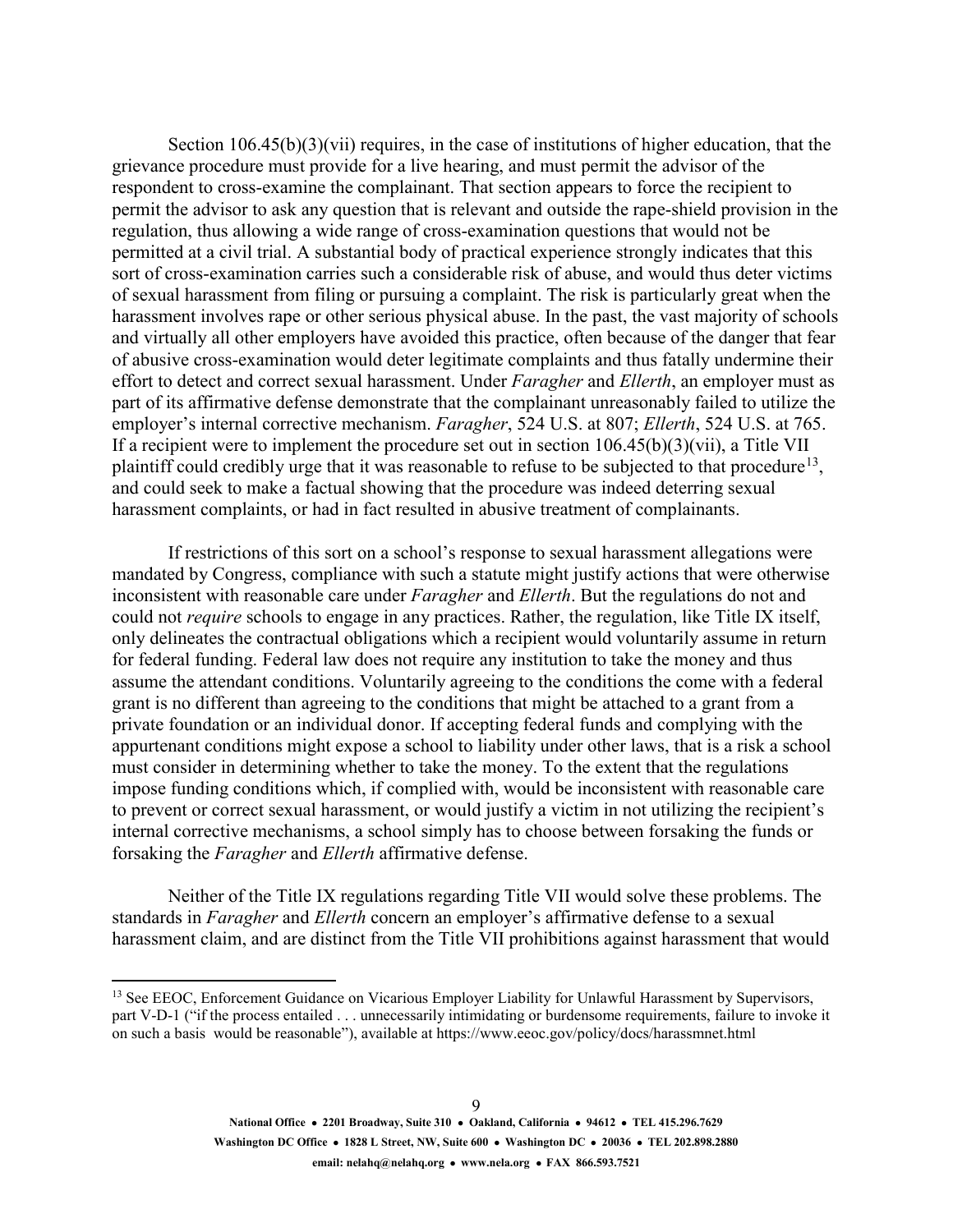constitute "discriminat[ion] on the basis of sex." Section 106.6(f). Similarly, these regulations may be in derogation of the employer's ability to defend a Title VII sexual harassment case, but they are not in "derogation of an employee's rights under Title VII." Section 106.6(f).

## *(4) Proposed Section 106.44(b)(5) Conflicts With Section 42.610(a) of the Coordinating Regulations*

Under the grievance procedure mandated by proposed section 106.45, a recipient's decision-maker will make a "determination regarding responsibility," including a factual determination of what occurred. Section 106.45(b)(4). The factual determination will usually be critical to the disposition of the complaint. Under proposed section 106.44(b)(5), the Department will treat as conclusive the recipient's determination of whether the alleged sexual harassment occurred.

The Assistant Secretary will not deem a recipient's determination regarding responsibility to be evidence of deliberate indifference by the recipient merely because the Assistant Secretary reaches a different determination based on an independent weighing of the evidence.

So if a complainant asserts that the respondent repeatedly touched her in a sexual manner, and made lewd remarks, but the school concludes the respondent did not do so, DOE, under section 106.44(b)(5) will ordinarily accept the school's factual determination.

But applying section 106.44(b)(5) to a sexual harassment claim by an employee would be squarely inconsistent with the coordinating regulations. If the employee were to file a complaint with the Department, that complaint would have to be referred to the EEOC for investigation and initial evaluation. The EEOC would never defer to an employer's conclusion that its officials did nothing wrong; if the Commission did so, every employer could avoid a finding of reasonable cause merely by conducting an exculpatory internal investigation. The EEOC conducts its own investigation, and makes an independent assessment of the facts. In a sexual harassment case, a Commission finding of reasonable cause necessarily entails a factual finding that sexual harassment indeed occurred. Section 42.610(a) requires the Department to "give due weight to EEOC's determination that reasonable cause exists to believe that Title VII has been violated." DOE could not give "due weight" to the EEOC's determination regarding the relevant facts if, under section 106.44(b)(5) the Department instead gave conclusive weight to the recipient's contrary determination regarding the same factual issues.

Existing section 106.6(a) does not solve this problem, which does not concern the nature of an employer's "obligations not to discriminate," but instead addresses who is to decide the facts related to a discrimination claim. Whether proposed section 106.6(f) would resolve this problem would turn on whether the coordinating regulations constitute regulations "promulgated []under" Title VII. At best, a recipient would not know whether DOE, in resolving a sexual harassment claim by an employee, would apply section 42.610(a) of the coordinating regulations or proposed section 106.44(b)(5).

\* \* \*